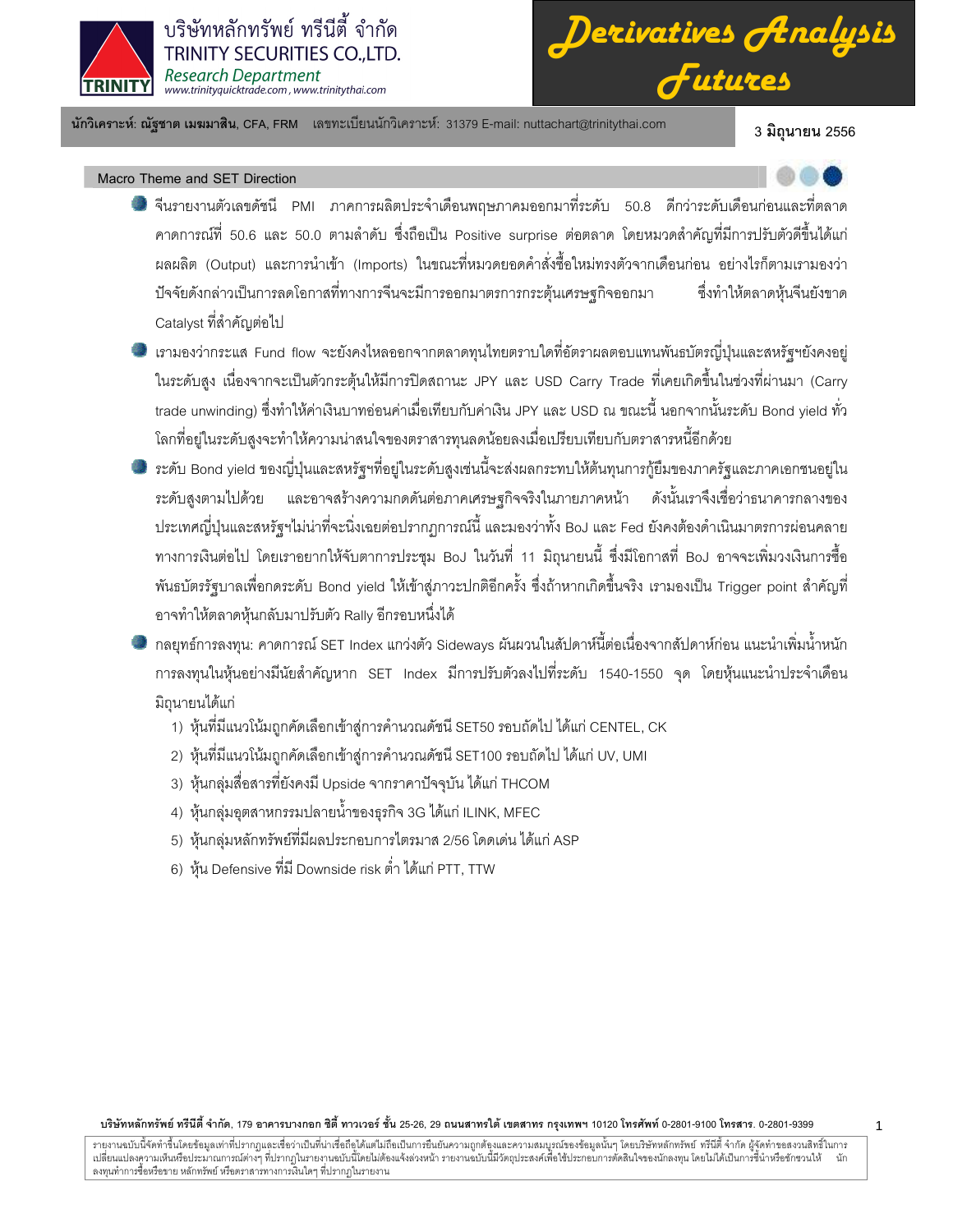

บริษัทหลักทรัพย์ ทรีนีตี้ จำกัด TRINITY SECURITIES CO., LTD. Research Department<br>www.trinityquicktrade.com, www.trinitythai.com

*Derivatives Analysis Futures*

สอบทานโดย ชาญชัย กงทองลักษณ์ เลขทะเบียนนักวิเคราะห์: 27648

กมลชัย พลอินทวงษ์ เลขทะเบียนนักวิเคราะห์: 18239

# Performance ของหุ้น Big picture ประจำเดือนพฤษภาคมเทียบกับ SET Total Return Index

|                         | Recommended theme stocks from the Big Picture |         |             |  |              |            |            |         |
|-------------------------|-----------------------------------------------|---------|-------------|--|--------------|------------|------------|---------|
|                         | 30-Apr-13                                     |         | $31-May-13$ |  |              | Dividend   | Return (%) |         |
| <b>THCOM</b>            | 34.25                                         |         | 36.25       |  |              |            |            | 5.8     |
| <b>INTUCH</b>           | 86.25                                         |         | 89          |  |              |            |            | 3.2     |
| <b>JAS</b>              | 8.25                                          |         | 9.05        |  |              |            |            | 9.7     |
| CPALL                   | 44                                            |         | 43          |  |              | 0.9        |            | $-0.2$  |
| <b>PM</b>               | 11.5                                          |         | 11.30       |  |              | 0.25       |            | 0.4     |
| <b>TTA</b>              | 17.9                                          |         | 18.00       |  |              |            |            | 0.6     |
| <b>THAI</b>             | 29.5                                          |         | 33.50       |  |              |            |            | 13.6    |
| <b>IRPC</b>             | 4.1                                           |         | 3.70        |  |              |            |            | $-9.8$  |
| <b>PTTEP</b>            | 154                                           |         | 152.00      |  |              |            |            | $-1.3$  |
| <b>KTB</b>              | 24.8                                          |         | 22.2        |  |              |            |            | $-10.5$ |
| Ava                     |                                               |         |             |  |              |            |            | 1.15    |
|                         |                                               |         | 30-Apr-13   |  | $31$ -May-13 | Return (%) |            |         |
| <b>SET Total return</b> |                                               | 8423.75 |             |  | 8258.39      | $-1.96$    |            |         |

Source: Trinity Research

## **Trading Range in today**

|                            | <b>Support</b> | <b>Resistance</b> |
|----------------------------|----------------|-------------------|
| S50M13                     | 1,020-1,010    | 1.034-1.044       |
| ทองคำแท่ง                  | 1,380-1,370    | 1,410-1,420       |
| GFM <sub>13</sub>          | 20,100-19,000  | 20,420-20,620     |
| SVM <sub>13</sub>          | 692-682        | 702-712           |
| BRM <sub>13</sub>          | 3,060-3,040    | 3,095-3,115       |
| ค่าเงินบาท                 | 30.30-30.25    | 30.42-30.47       |
| ค่าเงินเหรียญสหรัฐฯ (DXYO) | 82.9-82.6      | 83.5-83.8         |
|                            |                |                   |

#### สรุปตลาด SET50 Index Futures

|        |         | <b>Price</b> |         |              | <b>Settlement Price</b> | <b>Volume</b> | <b>Open</b><br><b>Interest</b> |          |
|--------|---------|--------------|---------|--------------|-------------------------|---------------|--------------------------------|----------|
|        | Open    | <b>High</b>  | Low     | <b>Prior</b> | Last                    | Change        |                                |          |
| S50M13 | 1.047.1 | 1.052.8      | 1.021.6 | 1.045.5      | 1.032.5                 | $-14.5$       | 32.106                         | 33,646   |
| S50N13 | 1.049.0 | 1.051.0      | 1.021.0 | 1.045.4      | 1.031.5                 | $-13.9$       | 24                             | 8        |
| S50Q13 | ۰.      | ۰            | ۰.      | 1.045.2      |                         | $-14.6$       | 0                              | $\Omega$ |
| S50U13 | 1.045.0 | 1.050.8      | 1.020.7 | 1.043.0      | 1.030.0                 | $-13.0$       | 3.589                          | 4.990    |
| S50Z13 | 1.047.7 | 1.051.0      | 1.022.0 | 1.042.3      | 1.031.0                 | $-11.6$       | 207                            | 741      |
| S50H14 | 1.040.3 | 1.040.3      | 1.024.0 | 1.043.9      | 1.030.0                 | $-13.9$       | 8                              | 69       |

### สรุปตลาด Currency Futures

|                    |             | <b>Price</b>             |            |              | <b>Settlement Price</b> | <b>Volume</b> | <b>Open</b><br><b>Interest</b> |       |
|--------------------|-------------|--------------------------|------------|--------------|-------------------------|---------------|--------------------------------|-------|
|                    | <b>Open</b> | <b>High</b>              | <b>Low</b> | <b>Prior</b> | <b>Last</b>             | <b>Change</b> |                                |       |
| USDM <sub>13</sub> | 30.3        | 30.4                     | 30.2       | 30.3         | 30.4                    | 0.1           | 338                            | 8,176 |
| USDN <sub>13</sub> | -           | $\overline{\phantom{0}}$ | ٠          | 30.3         | ٠                       | 0.1           |                                | 160   |
| USDQ13             | -           | ۰                        | ۰          | 30.3         | ٠                       | 0.1           |                                |       |
| USDU <sub>13</sub> | 30.3        | 30.5                     | 30.3       | 30.4         | 30.4                    | 0.02          | 76                             | 4.150 |

บริษัทหลักทรัพย์ ทรีนีตี้ จำกัด, 179 อาคารบางกอก ซิตี้ ทาวเวอร์ ชั้น 25-26, 29 ถนนสาทรได้ เขตสาร กรุงเทพฯ 10120 โทรศัพท์ 0-2801-9399 คำสาร. 0-2801-9399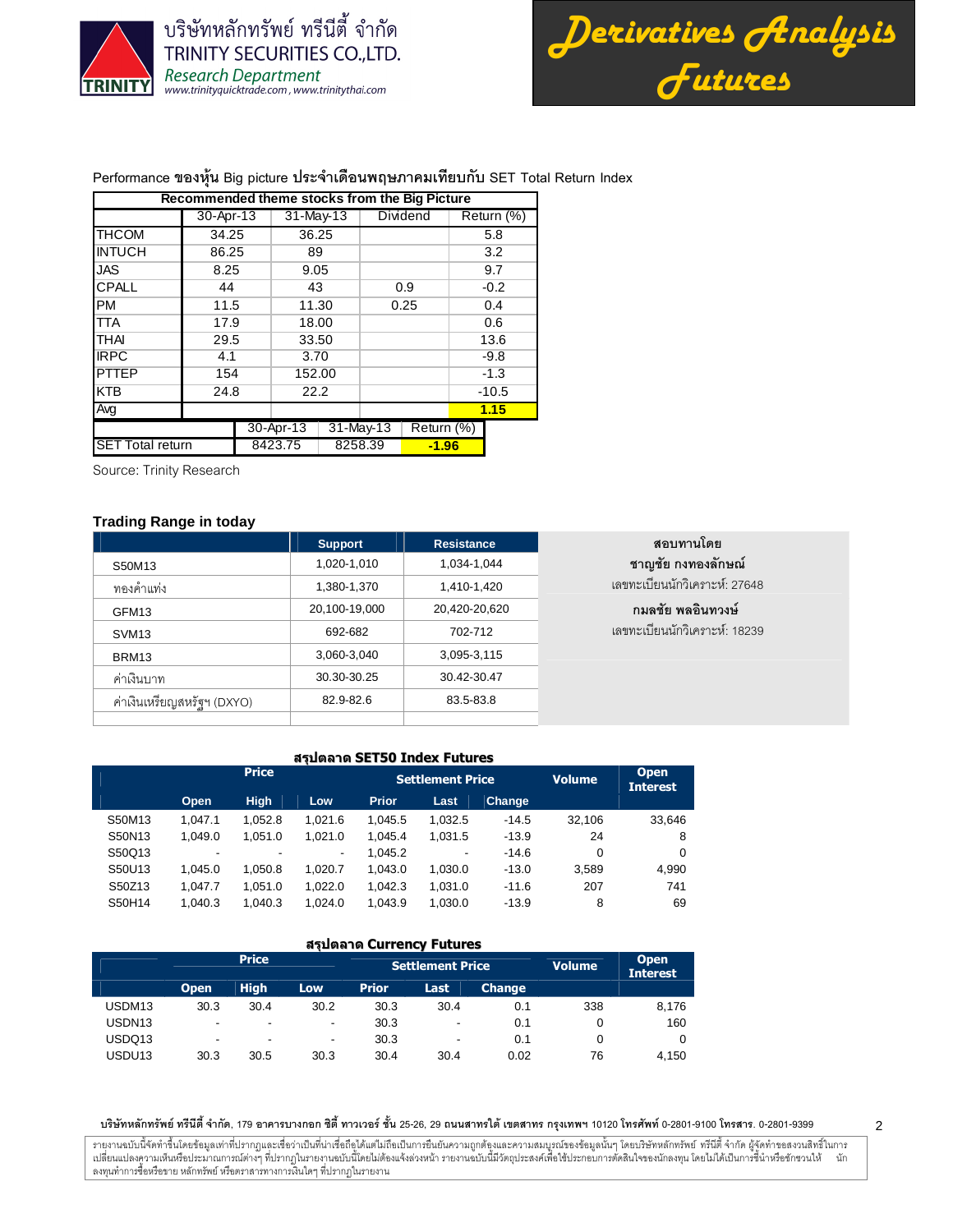

**Gold**

**Silver**

**Brent**

บริษัทหลักทรัพย์ ทรีนีตี้ จำกัด **TRINITY SECURITIES CO., LTD. Research Department** www.trinityquicktrade.com, www.trinitythai.com



### ี่สรุปยอดชื้อขายสุทธิ Futures ตามประเภทนักลงทุน (สัญญา)

|                             |       |                |            |                    |              |            | .      |              |            |  |  |
|-----------------------------|-------|----------------|------------|--------------------|--------------|------------|--------|--------------|------------|--|--|
|                             |       | <b>Foreign</b> |            | <b>Institution</b> |              |            |        | <b>Local</b> |            |  |  |
|                             | Long  | <b>Short</b>   | <b>Net</b> | Long               | <b>Short</b> | <b>Net</b> | Long   | <b>Short</b> | <b>Net</b> |  |  |
| <b>SET50 Index Futures</b>  | 5.444 | 6.812          | $-1,368$   | 12.056             | 11.773       | 283        | 18.434 | 17.349       | 1,085      |  |  |
| <b>Energy Futures</b>       | 38    | 73             | $-35$      | 0                  | 0            |            | 133    | 98           | 35         |  |  |
| <b>Metal Futures</b>        | 287   | 331            | $-44$      | 3.834              | 3.739        | 95         | 2.437  | 2.488        | -51        |  |  |
| <b>Single Stock Futures</b> | 461   | 918            | $-457$     | 17.354             | 6,853        | 10.501     | 18.764 | 28.808       | $-10,044$  |  |  |
| <b>Currency Futures</b>     |       | 0              | $\Omega$   |                    |              |            | 414    | 414          |            |  |  |

#### สรุปตลาด Futures Gold & Silver & Oil Futures

|                                |             | <b>Price</b> |              |              | <b>Settlement Price</b> | <b>Volume</b> | <b>Open</b><br><b>Interest</b> |
|--------------------------------|-------------|--------------|--------------|--------------|-------------------------|---------------|--------------------------------|
|                                | <b>High</b> | Low          | <b>Close</b> | <b>Prior</b> | Change                  |               |                                |
| <b>Future Bt50</b>             |             |              |              |              |                         |               |                                |
| GFM13                          | 20,420      | 20,200       | 20,340       | 20,220       | 120                     | 1,340         | 2,655                          |
| GFQ13                          | 20,480      | 20,270       | 20,410       | 20,290       | 120                     | 324           | 2,206                          |
| GFV <sub>13</sub>              | 20,570      | 20,380       | 20,490       | 20,370       | 120                     | 229           | 980                            |
| <b>Future Bt10</b>             |             |              |              |              |                         |               |                                |
| GF10M13                        | 20,420      | 20,180       | 20,340       | 20,210       | 130                     | 3,406         | 4,831                          |
| GF10Q13                        | 20,620      | 20,260       | 20,420       | 20,290       | 120                     | 912           | 3,646                          |
| GF10V13                        | 20,570      | 20,350       | 20,510       | 20,370       | 140                     | 346           | 1,975                          |
| SVM <sub>13</sub>              | 700         | 700          | 700          | 699          | 1                       | 1             | 19                             |
| SVQ <sub>13</sub>              |             |              |              | 707          |                         | 0             | 13                             |
| SVV <sub>13</sub>              |             |              | ۰            | 733          |                         | $\mathbf 0$   | 0                              |
| <b>Brent Crude Oil Futures</b> |             |              |              |              |                         |               |                                |
| BRM13                          | 3,097       | 3,062        | 3,075        | 3,074        | 1                       | 136           | 268                            |
| BRN <sub>13</sub>              | 3,091       | 3,061        | 3,068        | 3,075        | -5                      | 33            | 109                            |
| BRQ13                          | 3,100       | 3,086        | 3,100        | 3,081        | 1                       | 2             | 4                              |
|                                |             |              |              |              |                         |               |                                |

| <b>SET50</b> |                           |                     |           |                                                |         |        |         |                                                          |           |                                                          |
|--------------|---------------------------|---------------------|-----------|------------------------------------------------|---------|--------|---------|----------------------------------------------------------|-----------|----------------------------------------------------------|
|              | <b>Expiration</b><br>date | Days to<br>maturity | <b>Rf</b> | FV of periodic Current Fair future<br>dividend | spot    | price  | Current | Premium / Discount<br>future price from fair price (pts) | premium / | Premium / Discount<br>discount (%) from spot price (pts) |
| S50M13       | 27-Jun-13                 | 24                  | 2.71%     | 2.2                                            | 1029.01 | 1028.7 | 1031    | 2.3                                                      | 0.2       | 2.0                                                      |
| S50U13       | 27-Sep-13                 | 116                 | 2.71%     | 6.7                                            | 1029.01 | 1031.2 | 1030    | $-1.2$                                                   | $-0.1$    | 1.0                                                      |
| S50Z13       | 30-Dec-13                 | 210                 | 2.71%     | 15.0                                           | 1029.01 | 1030.1 | 1030.7  | 0.6                                                      | 0.1       | 1.7                                                      |
| S50H14       | 31-Mar-14                 | 301                 | 2.71%     | 17.0                                           | 1029.01 | 1035.3 | 1030    | $-5.3$                                                   | $-0.5$    | 1.0                                                      |

|                   | <b>Expiration</b><br>date | Days to | Current<br>maturity spot (USD) | <b>Rf</b> | <b>FX</b> | Current Fair future<br>price | <b>Current</b><br>future price | <b>Premium / Discount</b><br>from fair price (Bt) | premium /<br>discount (%) |
|-------------------|---------------------------|---------|--------------------------------|-----------|-----------|------------------------------|--------------------------------|---------------------------------------------------|---------------------------|
| GFM13             | 27-Jun-13                 | 24      | .393.8                         | 2.74%     | 30.359    | 20.150                       | 20.190                         | 40                                                | 0.2%                      |
| GFQ13             | 29-Aug-13                 | 87      | .393.8                         | 2.76%     | 30.359    | 20.246                       | 20,320                         | 74                                                | 0.4%                      |
| GFV <sub>13</sub> | 29-Oct-13                 | 148     | .393.8                         | 2.77%     | 30.359    | 20.340                       | 20.500                         | 160                                               | 0.8%                      |

|                   | <b>Expiration</b><br>date | Days to | <b>Current</b><br>maturity spot (USD) | Rf.   | <b>FX</b> | Current Fair future<br>price | <b>Current</b><br>future price | <b>Premium / Discount</b><br>from fair price (Bt) | premium /<br>discount (%) |
|-------------------|---------------------------|---------|---------------------------------------|-------|-----------|------------------------------|--------------------------------|---------------------------------------------------|---------------------------|
| SVM <sub>13</sub> | 27-Jun-13                 | 24      | 22.335                                | 2.74% | 30.359    | 679                          | 700                            |                                                   | 3.0%                      |
| SVQ <sub>13</sub> | 29-Aug-13                 | 87      | 22.335                                | 2.76% | 30.359    | 683                          | 708                            | 25                                                | 3.7%                      |
| SVV <sub>13</sub> | 29-Oct-13                 | 148     | 22.335                                | 2.77% | 30.359    | 686                          | 734                            | 48                                                | 7.0%                      |

| <u>en en c</u>    |                           |         |                                |           |           |                              |                         |                                            |                           |
|-------------------|---------------------------|---------|--------------------------------|-----------|-----------|------------------------------|-------------------------|--------------------------------------------|---------------------------|
|                   | <b>Expiration</b><br>date | Days to | Current<br>maturity spot (USD) | <b>Rf</b> | <b>FX</b> | Current Fair future<br>price | Current<br>future price | Premium / Discount<br>from fair price (Bt) | premium /<br>discount (%) |
| BRM13             | 14-Jun-13                 |         | 99.9                           | 2.74%     | 30.359    | 3.035                        | 3.081                   | 46                                         | 1.5%                      |
| BRN <sub>13</sub> | $15 -$ Jul-13             | 42      | 99.9                           | 2.74%     | 30.359    | 3.042                        | 3.086                   | 44                                         | 1.4%                      |
| BRQ13             | 15-Aug-13                 | 73      | 99.9                           | 2.76%     | 30.359    | 3.050                        |                         | $-3.050$                                   | $-100.0%$                 |

| <u>USD</u>         |                   |          |                    |       |       |                    |                |                           |              |
|--------------------|-------------------|----------|--------------------|-------|-------|--------------------|----------------|---------------------------|--------------|
|                    | <b>Expiration</b> |          | Days to Current FX | TH1YY | US1YY | <b>Fair future</b> | <b>Current</b> | <b>Premium / Discount</b> | premium /    |
|                    | date              | maturity |                    |       |       | price              | future price   | from fair price (Bt)      | discount (%) |
| USDM13             | 30-Jun-13         | 27       | 30.359             | 2.74% | 0.04% | 30.42              | 30.35          | $-0.07$                   | $-0.2%$      |
| USDN <sub>13</sub> | 31-Jul-13         | 58       | 30.359             | 2.74% | 0.04% | 30.49              | 30.37          | $-0.12$                   | $-0.4%$      |
| USDQ13             | 30-Aug-13         | 88       | 30.359             | 2.76% | 0.07% | 30.56              | 30.42          | $-0.14$                   | $-0.4%$      |

\* In computing fair future price of oil, gold, and silver we disregard storage cost & convenience yield for simplicity reason

บริษัทหลักทรัพย์ ทรีนีตี้ จำกัด, 179 อาคารบางกอก ซิตี้ ทาวเวอร์ ชั้น 25-26, 29 ถนนสาทรได้ เขตสาร กรุงเทพฯ 10120 โทรศัพท์ 0-2801-9399 คำสาร. 0-2801-9399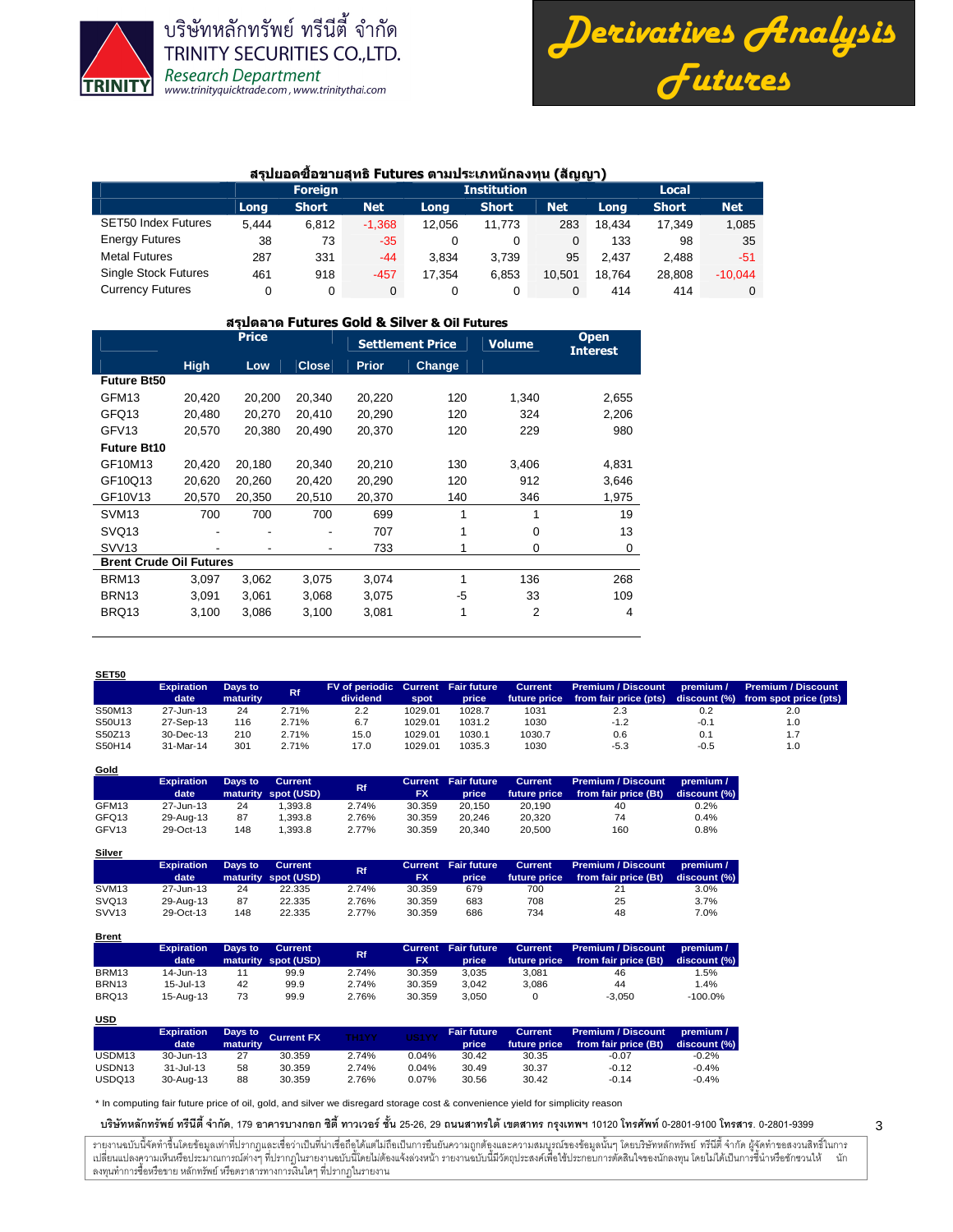

บริษัทหลักทรัพย์ ทรีนีตี้ จำกัด **TRINITY SECURITIES CO., LTD.** Research Department<br>www.trinityquicktrade.com, www.trinitythai.com



### **Fair gold spot price**

|                |       |        | Gold spot (USD/oz) |        |        |        |        |        |        |        |        |        |  |  |
|----------------|-------|--------|--------------------|--------|--------|--------|--------|--------|--------|--------|--------|--------|--|--|
|                |       | 1,339  | 1.349              | 1.359  | 1,369  | 1,379  | 1.389  | 1.399  | 1,409  | 1.419  | 1,429  | 1,439  |  |  |
|                | 30.11 | 19,156 | 18.584             | 18.154 | 17.868 | 17,725 | 17.725 | 17,868 | 18.154 | 18.584 | 19.156 | 19,872 |  |  |
|                | 30.16 | 19,029 | 18.460             | 18,034 | 17.749 | 17,607 | 17.607 | 17,749 | 18.034 | 18.460 | 19,029 | 19,740 |  |  |
|                | 30.21 | 18,933 | 18,368             | 17.943 | 17,660 | 17,519 | 17.519 | 17.660 | 17.943 | 18,368 | 18,933 | 19,641 |  |  |
|                | 30.26 | 18.870 | 18.306             | 17,883 | 17.601 | 17,460 | 17.460 | 17.601 | 17.883 | 18.306 | 18.870 | 19,575 |  |  |
|                | 30.31 | 18,838 | 18,275             | 17,853 | 17,571 | 17,431 | 17,431 | 17,571 | 17,853 | 18,275 | 18,838 | 19,542 |  |  |
| <b>THB/USD</b> | 30.36 | 18.838 | 18.275             | 17.853 | 17.571 | 17.431 | 17,431 | 17.571 | 17.853 | 18.275 | 18,838 | 19,542 |  |  |
|                | 30.41 | 18.870 | 18,306             | 17,883 | 17,601 | 17,460 | 17.460 | 17.601 | 17,883 | 18,306 | 18,870 | 19,575 |  |  |
|                | 30.46 | 18,933 | 18,368             | 17.943 | 17,660 | 17.519 | 17.519 | 17.660 | 17.943 | 18,368 | 18,933 | 19,641 |  |  |
|                | 30.51 | 19,029 | 18,460             | 18,034 | 17,749 | 17,607 | 17,607 | 17,749 | 18,034 | 18,460 | 19,029 | 19,740 |  |  |
|                | 30.56 | 19,156 | 18.584             | 18,154 | 17,868 | 17,725 | 17.725 | 17,868 | 18.154 | 18,584 | 19,156 | 19,872 |  |  |
|                | 30.61 | 19,315 | 18,738             | 18,305 | 18,016 | 17,872 | 17,872 | 18,016 | 18,305 | 18,738 | 19,315 | 20,037 |  |  |
|                |       |        |                    |        |        |        |        |        |        |        |        |        |  |  |

#### **Fair Silver spot price**

|                |       | Silver spot (USD/02) |      |      |      |      |      |      |      |      |      |      |
|----------------|-------|----------------------|------|------|------|------|------|------|------|------|------|------|
|                |       | 19.8                 | 20.3 | 20.8 | 21.3 | 21.8 | 22.3 | 22.8 | 23.3 | 23.8 | 24.3 | 24.8 |
|                | 30.11 | 597                  | 537  | 492  | 462  | 447  | 447  | 462  | 492  | 537  | 597  | 672  |
|                | 30.16 | 598                  | 538  | 493  | 462  | 447  | 447  | 462  | 493  | 538  | 598  | 674  |
|                | 30.21 | 599                  | 539  | 493  | 463  | 448  | 448  | 463  | 493  | 539  | 599  | 675  |
|                | 30.26 | 600                  | 540  | 494  | 464  | 449  | 449  | 464  | 494  | 540  | 600  | 676  |
|                | 30.31 | 601                  | 541  | 495  | 465  | 450  | 450  | 465  | 495  | 541  | 601  | 677  |
| <b>THB/USD</b> | 30.36 | 602                  | 541  | 496  | 466  | 450  | 450  | 466  | 496  | 541  | 602  | 678  |
|                | 30.41 | 603                  | 542  | 497  | 466  | 451  | 451  | 466  | 497  | 542  | 603  | 679  |
|                | 30.46 | 604                  | 543  | 498  | 467  | 452  | 452  | 467  | 498  | 543  | 604  | 680  |
|                | 30.51 | 605                  | 544  | 498  | 468  | 453  | 453  | 468  | 498  | 544  | 605  | 681  |
|                | 30.56 | 606                  | 545  | 499  | 469  | 453  | 453  | 469  | 499  | 545  | 606  | 683  |
|                | 30.61 | 607                  | 546  | 500  | 469  | 454  | 454  | 469  | 500  | 546  | 607  | 684  |
|                |       |                      |      |      |      |      |      |      |      |      |      |      |

**Silver spot (USD/oz)**

| <b>Fair Brent spot price</b> |       |                             |       |       |       |       |       |       |       |       |       |       |
|------------------------------|-------|-----------------------------|-------|-------|-------|-------|-------|-------|-------|-------|-------|-------|
|                              |       | <b>Brent spot (USD/bbl)</b> |       |       |       |       |       |       |       |       |       |       |
|                              |       | 90                          | 92    | 94    | 96    | 98    | 100   | 102   | 104   | 106   | 108   | 110   |
|                              | 30.11 | 2.707                       | 2.466 | 2,285 | 2,165 | 2,105 | 2.105 | 2,165 | 2.285 | 2.466 | 2,707 | 3,008 |
|                              | 30.16 | 2.711                       | 2.470 | 2,289 | 2,168 | 2,108 | 2.108 | 2,168 | 2,289 | 2,470 | 2,711 | 3,013 |
|                              | 30.21 | 2.716                       | 2.474 | 2,293 | 2,172 | 2,112 | 2.112 | 2,172 | 2,293 | 2.474 | 2,716 | 3,018 |
|                              | 30.26 | 2,720                       | 2.478 | 2,297 | 2,176 | 2,115 | 2.115 | 2,176 | 2,297 | 2.478 | 2,720 | 3,023 |
|                              | 30.31 | 2,725                       | 2,482 | 2,300 | 2,179 | 2,119 | 2,119 | 2,179 | 2,300 | 2,482 | 2,725 | 3,028 |
| <b>THB/USD</b>               | 30.36 | 2.729                       | 2.486 | 2.304 | 2.183 | 2,122 | 2.122 | 2.183 | 2.304 | 2.486 | 2.729 | 3,033 |
|                              | 30.41 | 2,734                       | 2,490 | 2,308 | 2,186 | 2,126 | 2,126 | 2,186 | 2,308 | 2,490 | 2,734 | 3,038 |
|                              | 30.46 | 2.738                       | 2,495 | 2,312 | 2,190 | 2,129 | 2,129 | 2,190 | 2,312 | 2,495 | 2,738 | 3,043 |
|                              | 30.51 | 2.743                       | 2.499 | 2,316 | 2.194 | 2,133 | 2.133 | 2.194 | 2.316 | 2.499 | 2,743 | 3,048 |
|                              | 30.56 | 2.747                       | 2,503 | 2,319 | 2,197 | 2,136 | 2.136 | 2,197 | 2.319 | 2,503 | 2,747 | 3,053 |
|                              | 30.61 | 2,752                       | 2,507 | 2,323 | 2,201 | 2,140 | 2.140 | 2,201 | 2,323 | 2,507 | 2,752 | 3,058 |

#### บริษัทหลักทรัพย์ ทรีนีตี้ จำกัด, 179 อาคารบางกอก ซิตี้ ทาวเวอร์ ชั้น 25-26, 29 ถนนสาทรได้ เขตสาร กรุงเทพฯ 10120 โทรศัพท์ 0-2801-9399 คำสาร. 0-2801-9399